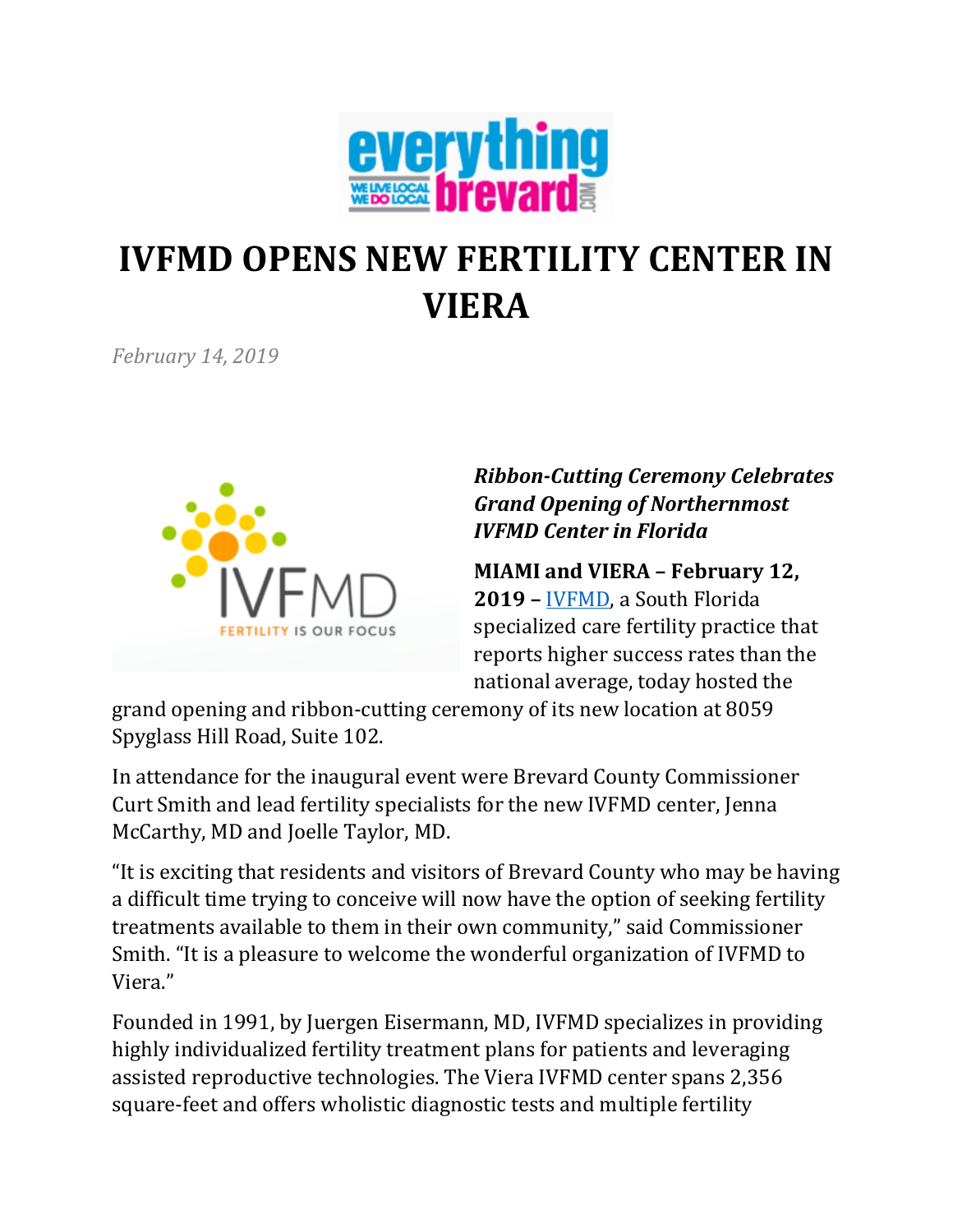treatment options, diagnostic andrology laboratory services, inseminations, fertility preservation, egg freezing and its Value IVF package.

"We are so pleased to be putting our resources at the disposal of those seeking to create their family on the Space Coast," said Dr. McCarthy. "This new Viera IVFMD center promises to bring Brevard area patients the individualized care we pride ourselves on giving through all of our facilities."

The new Viera location is the sixth IVFMD center in Florida. Others include the IVFMD headquarters in South Miami and centers in Boca Raton, Cooper City, Jupiter, and Naples. IVFMD treats patients in its local communities, while also drawing national and international visitors seeking fertility treatments and complimentary second opinions.

"Resolving infertility matters can be challenging for patients, so I'm really happy we are bringing essential services and resources closer to home for our clients in and around Brevard County," said Dr. Taylor. "We really look forward to becoming part of the Viera community, and making the miracle of family accessible to more residents and visitors of Florida."

## **About Dr. Jenna McCarthy**

Dr. McCarthy is a board-certified reproductive endocrinologist dedicated to providing compassionate, patient-centered care focused on treating the whole patient in order to maximize treatment success. She received her undergraduate degree from Dartmouth and completed her medical training at the University of Michigan, one of the top five women's health programs in the U.S. She is one of only a handful of physicians selected by the American Board of Obstetrics and Gynecology to complete her training as a combined, six-year residency/fellowship. As a fellow, Dr. McCarthy was awarded grants from the Fibroid Foundation and the National Institutes of Health for her work on uterine muscle stem cells.

## **About Dr. Joelle Taylor**

Dr. Taylor is a board-certified Reproductive Endocrinologist and a Diplomate with the American Board of Obstetrics and Gynecology. She is member of